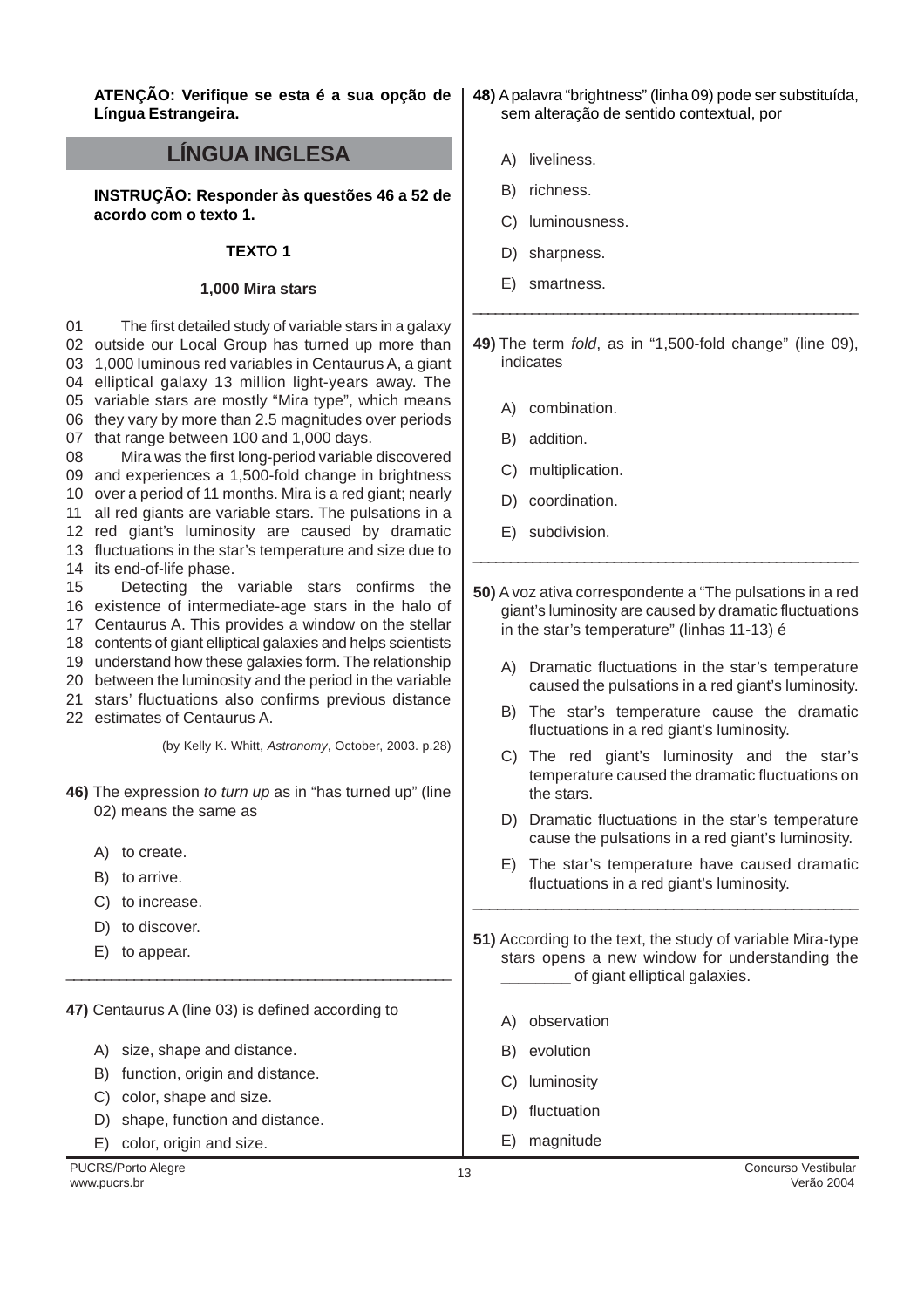- **52)** The question that **CANNOT** be answered with the information in the text is
	- A) Who has led this research project?
	- B) What are the Mira-type stars?
	- C) How many red variable stars have been discovered in Centaurus A?
	- D) Where is the newly discovered galaxy located?
	- E) What causes the stellar pulsations?

### **INSTRUÇÃO: Responder às questões 53 a 60 de acordo com o texto 2.**

## **TEXTO 2**

\_\_\_\_\_\_\_\_\_\_\_\_\_\_\_\_\_\_\_\_\_\_\_\_\_\_\_\_\_\_\_\_\_\_\_\_\_\_\_\_\_\_\_\_\_\_\_\_\_\_\_

### **Dame Yankee – the screen legend Katharine Hepburn**

01 briskness, less than two weeks after the June 29 death of Katharine Hepburn at age 96. Her own departure was one stipulation Hepburn placed on A. Scott Berg before the esteemed biographer of Max Perkins, Samuel Goldwyn and Charles Lindbergh could tell her stories. And as it happened, that gave Berg twenty years of friendship with the great actress to prepare this unusual and unusually fitting "account", as he describes it, of a life lived outside the usual in virtually all things. Kate Remembered – appeared with suitable

12 13 biographer, but Kate Remembered is a very unorthodox biography: "Remembered" is the key word, since his touching, encoded tribute is as much about what it meant to be a devoted friend as it is about the object of devotion. And, indeed, 18 Remembered begins dubiously - and somewhat crustily – with a story about how Berg met Hepburn. Writing a magazine article about the star, the writer shows up at her Manhattan door and is immediately commanded to use the bathroom by the hostess, certain she knew a guest's bladder better than the owner did. 25 Hepburn herself referred to Berg as her An understanding of one another quickly follows.

 And so, gradually, does a sense not only of what Hepburn did, and with whom, but perhaps the closest we can come to feeling what it was like to live Hepburn's life as she did in a pattern of attachments and detachments.

> (by Lisa Schwarzbaum, Entertainment Weekly, July 25, 2003. p.74)

- **53)** The statement which is TRUE according to the text is:
	- A) The writer of the 2003 article was a friend of Hepburn's.
	- B) Berg is the biographer of both Hepburn's and Schwartzbaum's.
	- C) This magazine article was published shortly before the actress's death.
	- D) The magazine this article was published in is probably about movies and plays too.
	- E) This article deals with relationships among people in the arts and literature.
- **54)** Através da expressão "with suitable briskness" (linhas 01 e 02), sabemos que a publicação do livro

\_\_\_\_\_\_\_\_\_\_\_\_\_\_\_\_\_\_\_\_\_\_\_\_\_\_\_\_\_\_\_\_\_\_\_\_\_\_\_\_\_\_\_\_\_\_\_\_\_\_\_

- A) foi feita logo que possível.
- B) tinha que levar algum tempo.
- C) era esperada por todos.
- D) poderia ter sido feita antes.
- E) não era condizente com a idade da atriz.
- **55)** A synonym for the word "departure", as it is used in line 03, is

\_\_\_\_\_\_\_\_\_\_\_\_\_\_\_\_\_\_\_\_\_\_\_\_\_\_\_\_\_\_\_\_\_\_\_\_\_\_\_\_\_\_\_\_\_\_\_\_\_\_\_

- A) take-off.
- B) separation.
- C) leavetaking.
- D) death.
- E) withdrawal.

**56)** Conforme empregado nesse texto, o termo "account" (linha 09) se enquadra na seguinte definição de dicionário:

\_\_\_\_\_\_\_\_\_\_\_\_\_\_\_\_\_\_\_\_\_\_\_\_\_\_\_\_\_\_\_\_\_\_\_\_\_\_\_\_\_\_\_\_\_\_\_\_\_\_\_

- A) an arrangement in which your bank looks after your money.
- B) an arrangement you have for services provided.
- C) a report about something that happened.
- D) to be the reason why something happens.
- E) to form, use or produce a particular amount of something.